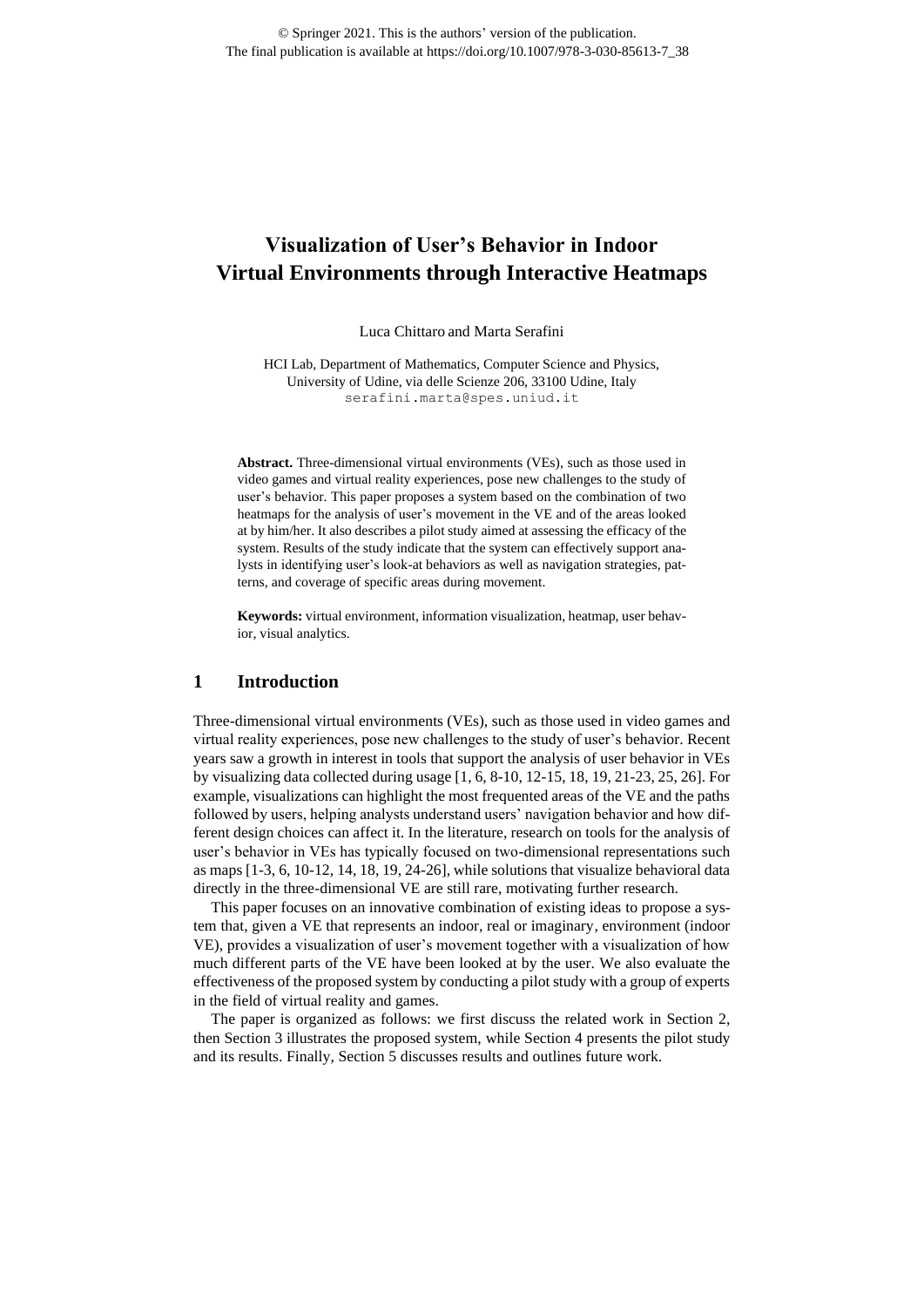# **2 Related work**

In the literature, tools for visual analysis of user's movement typically employ two alternative types of techniques. The first type visualizes the path followed by each user on a 2D map of the VE [2, 3, 6, 12, 14, 18, 19, 26] to support detailed analysis. The second type is the 2D heatmap, which highlights the most frequented areas of the VE [4, 6, 24]. Most studies of spatiotemporal user's behavior have focused on 2D top-down representations of user's movement, but some of them have started to allow the analyst to examine the visualization from different viewpoints [8, 9, 13, 15, 16, 21, 23]. Bidimensional heatmaps are widely used in the literature also to visualize the frequency of specific events (e.g., user's death, gunshot) [10, 12, 26].

However, when the analyst needs to study where users looked at in the VE, this kind of heatmaps is not sufficient because the information on the third dimension is lost. For this reason, heatmaps superimposed on the entire VE, called 3D heatmaps, have been proposed as an alternative to the traditional 2D heatmap. For example, Stellmach et al. [22] proposed two different techniques for visualizing looked-at objects of the VE with an eye tracker. The first technique (object-based attentional map) considers the entire surface of each object in the VE and assigns to it a color that indicates how much the user looked at the object. Since this technique considers the object as a whole, it provides an overview of the looked-at objects but does not give detailed information on which areas of the object have been looked at. The second technique (surface-based attentional map, also called triangle-based attentional map) visualizes observational data directly on the surface of each object in the VE using vertex-based mapping (i.e., it first colors the vertices based on looked-at data and then the triangles of the 3D model are colored by interpolation). This heatmap should allow the analyst to see which areas of the object have been looked at but is affected by two issues. First, the accuracy of the visualization depends on the resolution of the triangulation (i.e., objects with a small number of vertices will not produce accurate attentional maps). Second, when triangles are colored, if the object is relatively small, the coloring may extend to parts of the object that were not visible from the user's viewpoint. It must also be noted that an object is considered to be looked-at when the eye-tracker detects a fixation on that object, and both visualizations ignore the other objects in close proximity, possibly leading to a lack of coloring of nearby objects in the user's field of view. Maurus et al. [17] proposed a 3D heatmap that considers occlusions of the user's view by objects, and, as Stellmach et al., uses an eye tracker to collect user's precise gaze data. Unlike [22], they perform the computation of the looked-at areas at the pixel level instead of the vertex level. Pfeiffer et al. [20] presented a 3D heatmap based on special textures, called attention textures, applied to the surfaces of objects and created by mixing the colors of the heatmap with those of the original object so that its original texture remains distinguishable. Kraus et al. [16] proposed a visualization technique of looked-at areas that wraps all the surfaces to be monitored in the VE with a uniform grid. Each vertex of the grid increases a counter every time a user looks at it. In this way, the visualization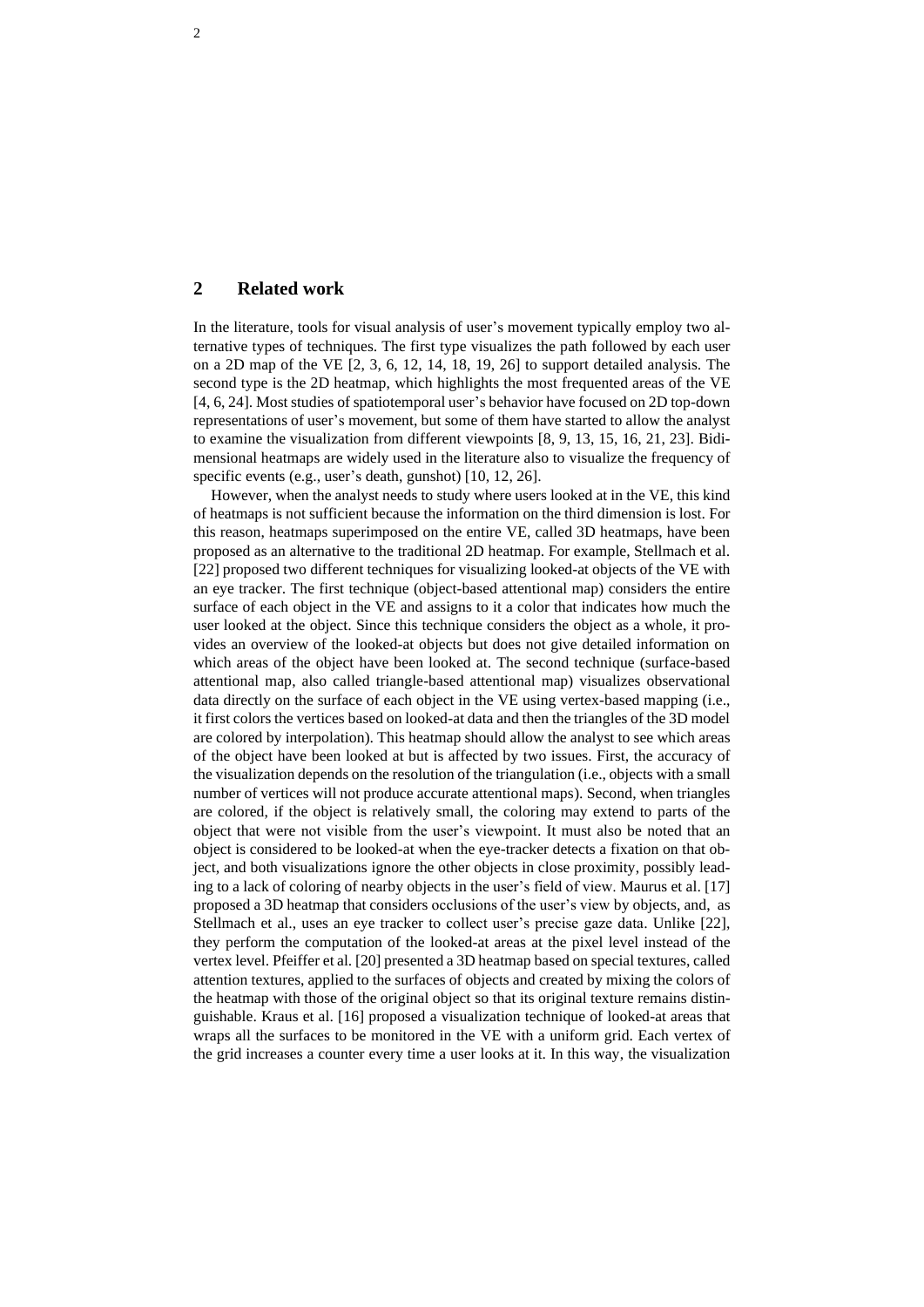allows to clearly distinguish among looked-at, not looked-at and occluded areas by coloring the grid in green, red, and blue respectively according to a threshold value.

To summarize, current techniques show that heatmaps are able to properly represent both user's movement and looked-at areas, but their combinations are still rare in 3D VEs. An exception is the recent work by Kepplinger et al. [15] who proposed a combination of visualizations that shows in the 3D VE the user's path and the objects (s)he looked at. The former is represented by connected segments while the latter is represented by a gradient heatmap on the contours of the looked-at objects of interest.

In this work, we aim at integrating a 3D heatmap of looked-at areas with a heatmap of movement, making them viewable from any angle inside the VE. The combination of these two visualizations can help the analyst to better understand user behavior, e.g. by highlighting what is the object the user looked at from each of his/her positions.

### **3 The proposed system**

The system we propose aims at helping in the analysis of single user's behavior in indoor VEs by visualizing usage data directly within the VE and supporting exploration of the visualization from arbitrary view angles. As shown in Fig. 1, the system integrates two heatmaps into an interactive interface, using two different gradients. To visualize user's movement, we adopted the 2D heatmap proposed by Kraus et al. [16], with a black-to-yellow gradient. To visualize looked-at areas, we combined instead the surface-based attentional map [22] and the 3D heatmap by Maurus et al. [17], with a black-to-red gradient. The resulting heatmap operates on pixels instead of vertices of 3D objects, thus becoming independent from the number of vertices used to model the object. Moreover, it is able to exclude occluded objects [17], with the possible exception of some parts of the objects that are not visible from the user's viewpoint, as in surface-based attentional maps [22].

To determine looked-at objects and areas in the VE, the system uses a raycast that points to the center of the scene viewed by the user and colors a circular area around that point on the surface of the object. Furthermore, unlike Stellmach et al., it does not consider as looked-at only the object in the center of the field of view, but spreads the attention to the objects in its close proximity under a distance threshold, obtaining a more accurate result. Furthermore, the system works without the need for an eye tracker, supporting collection of data from large numbers of online users who do not have special hardware.

The interactive interface of the system adds the possibility for the analyst to select objects of interest: they will be circled in the VE to highlight their location and facilitate visual retrieval. The analyst can turn on or off each visualization as well as objectcircling. In addition, (s)he can apply a temporal filter to visualize only data in a time interval. For example, in Fig. 2 time is restricted to the first 30 seconds of data, allowing the analyst to discover the following behaviors. From the movement visualization, the analyst can conclude that the user walked only along the upper corridor and moved continuously instead of using teleportation. From the visualization of looked-at objects, the analyst can conclude that the user: (i) passed close to the "Luggage" object but did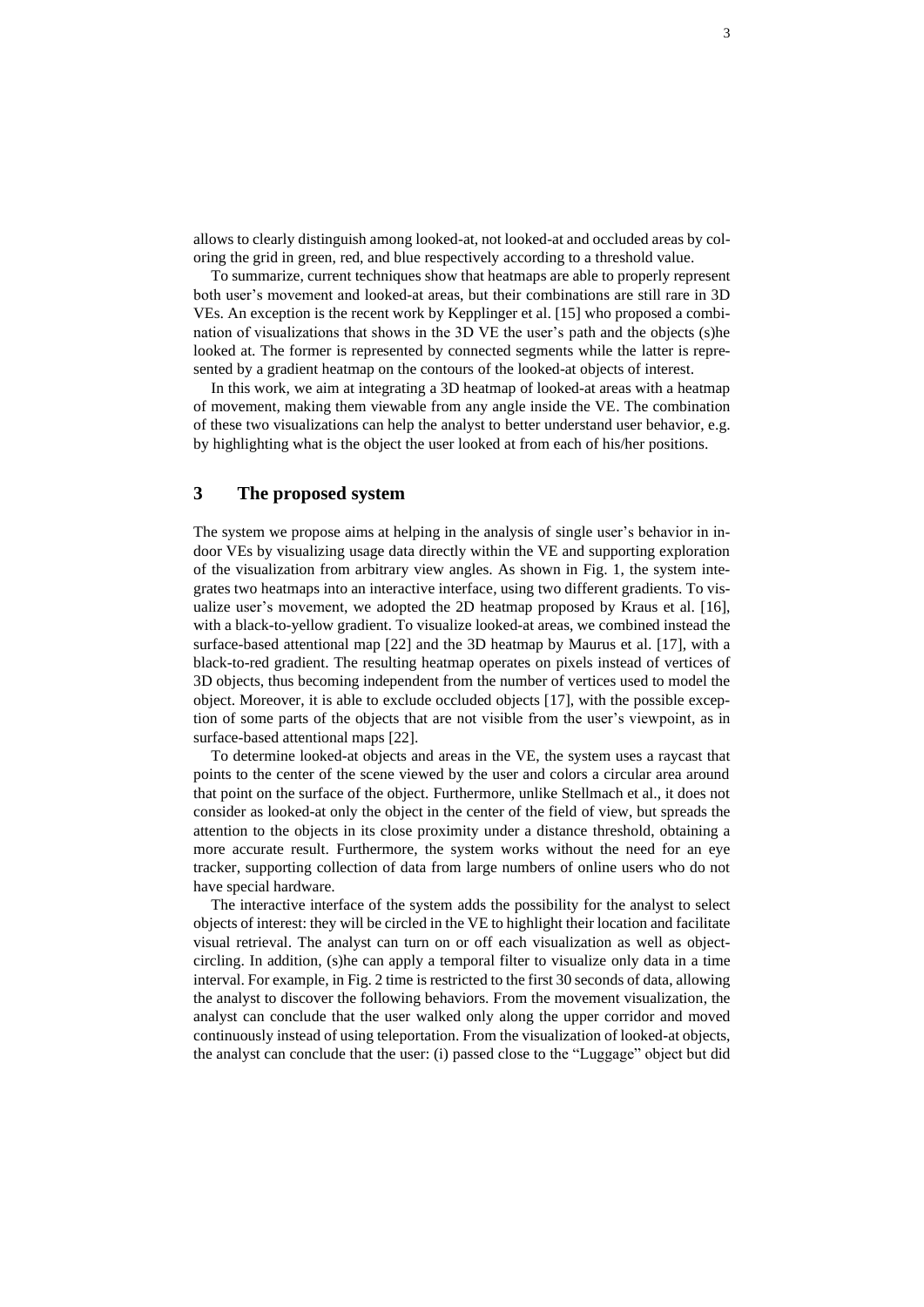not look at it because (s)he was looking towards the middle row of seats, and (ii) saw the "Ball" object even though it was on the corridor (s)he did not travel.

Both visualizations use gradients that scale on brightness because color maps such as the classic rainbow map: (i) are not perceptually ordered, (ii) are not suitable for presenting small details because the human visual system cannot perceive small hue changes which can thus obscure information, and (iii) can introduce artifacts into the visualization. The last problem arises from the fact that sharp transition between the different hues of the rainbow color map can be perceived by the analyst as a sharp difference in the visualized data, leading to misinterpretations [5].



**Fig. 1.** Top-down view with both visualizations activated. The black-to-yellow gradient on the floor allows to quickly notice that this user's navigation strategy is based on teleportation. Visualization of looked-at areas uses instead a black-to-red gradient: black coloring of the "Pillow" and "Fire truck" objects indicates they have not been looked at by the user. For the interpretation of color in this figure, the reader is referred to the web version of this article.

Our proposed system shows user's behavior directly in the VE, representing user's movement and the observed areas with a 2D and 3D heatmap, respectively. In this way, unlike Keppliger at al. [15], it is possible to recognize the navigation strategy used (e.g., to distinguish continuous motion from teleportation), as well as identify which parts of the objects' surfaces were looked at, by highlighting them directly on the 3D objects, and examining the objects from different angles. For example, in Fig. 2., the arbitrary viewpoint allows one to see that even though the user did not look at the top row of seats, (s)he still looked at the sides of seats facing the corridor, including their armrest.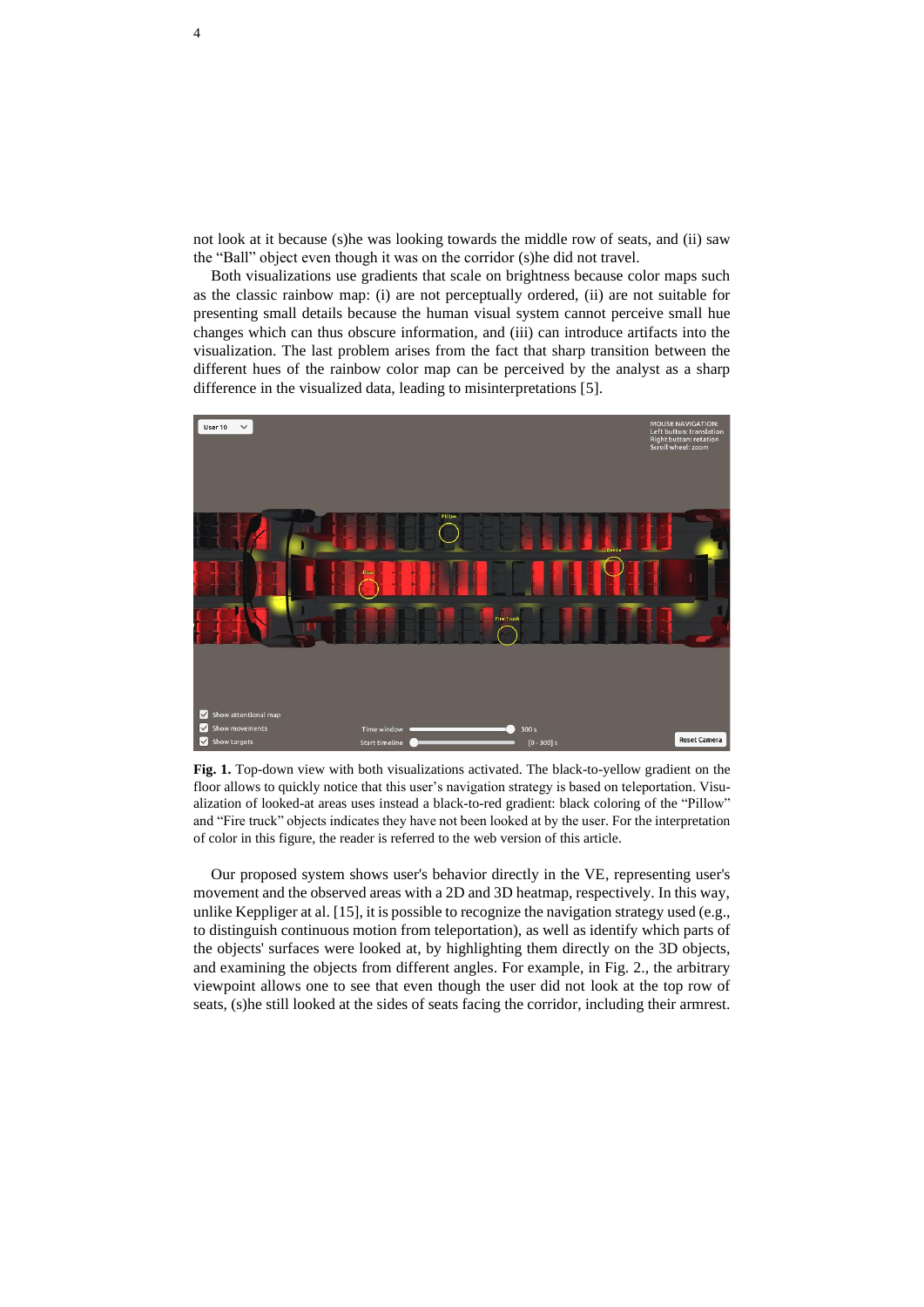

**Fig. 2.** The system with arbitrary view angle active, both visualizations active, and a time interval set to 30 seconds since the beginning of the session. The black-to-yellow gradient on the floor highlights that the user moved continuously instead of using teleportation. The black-to-red gradient highlights that the user looked at the "Ball" object but not at the "Luggage" object. For the interpretation of color in this figure, the reader is referred to the web version of this article.

### **4 Pilot study**

#### **4.1 Objectives, dataset and participants**

A pilot study was conducted with a group of experts in VEs to evaluate the effectiveness of the interactive visualization system. We used a dataset of real users' behavioral data that was collected in an experiment whose purpose was to test users' ability to remember the position of target objects placed on some seats of an indoor VE that could be navigated with a continuous or teleportation strategy. The indoor VE was a reproduction of the cabin of a Boeing 777 twin-aisle aircraft, and users carried out a visual inspection that flight attendants have to perform with no passengers on board. We chose this dataset because it is representative of the typical datasets concerning users moving in a VE and at the same time puts central aspects of our system under test. Indeed, it allows to evaluate the effectiveness of: (i) the visualization of movement, which should allow analysts to recognize the general and detailed patterns of movement followed by each user, and (ii) the visualization of looked-at areas, which should allow analysts to recognize which target objects were looked at or not by each user.

The pilot study involved four experts in the field of VEs. They were members of the HCI Laboratory at the University of Udine, and none of them wasinvolved in the design of the system or had previously used it. They were asked to carry out four different analysis tasks on the data of each of 10 users taken from the dataset. We chose the 10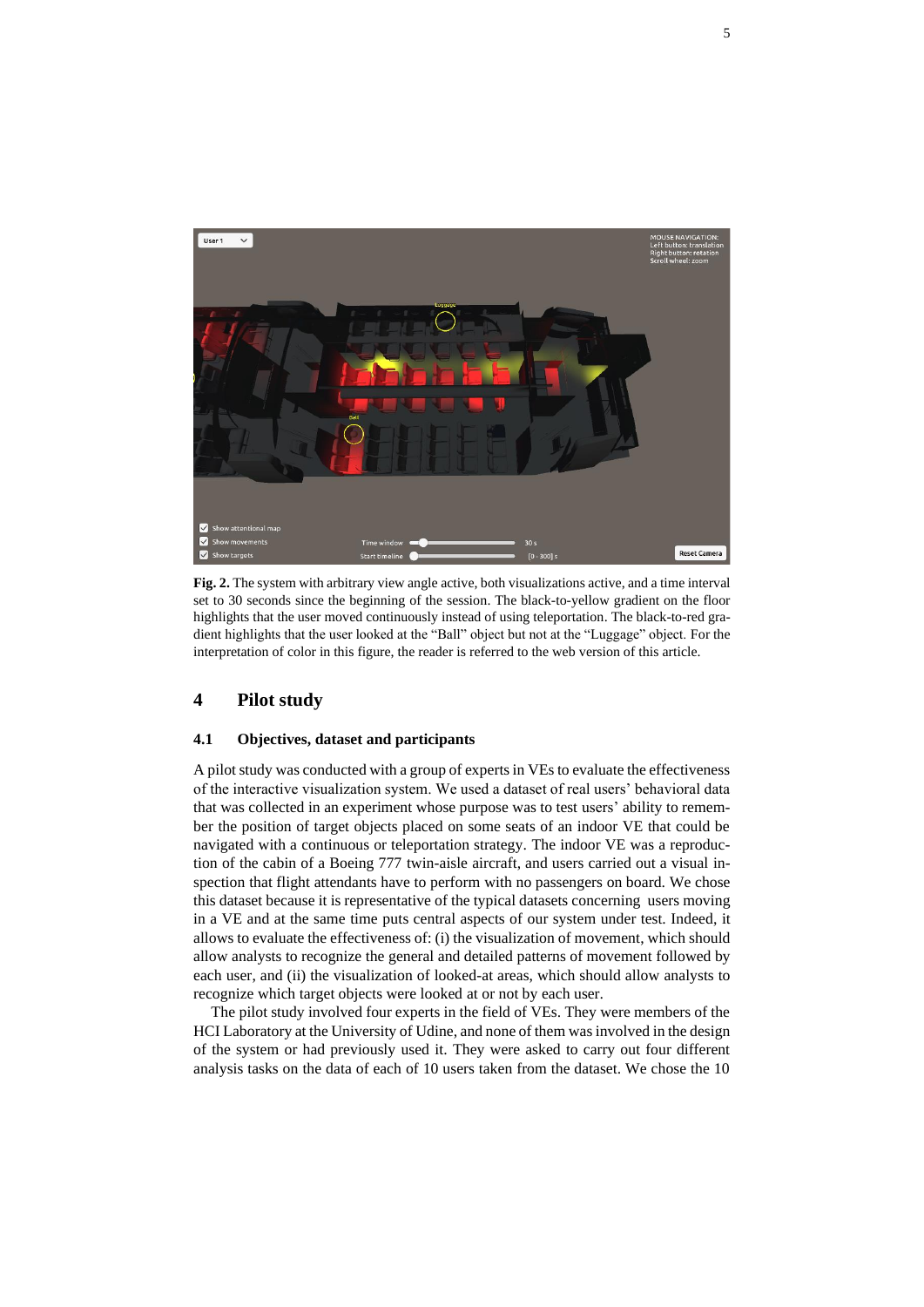specific cases from a total of 127 in a way that covered different possibilities such as: users who relied on teleportation vs. users who did not, users who visited the entire VE vs. users who left some areas unexplored, users who looked at all target objects vs. users who looked only at some target objects.

### **4.2 Procedure**

Since the study was carried out during the Covid-19 lockdown, it was conducted remotely. Each expert was sent a link to download the system and a document that described the visualizations and the interface. They used the system on their own computer and completed a questionnaire on Google Forms. This actually contributed to make the context more naturalistic, since analysts are going to use this kind of tools on their computers, in the places where they work.

The effectiveness of the system in supporting the experts was measured by asking them to perform four different analysis tasks on each of the 10 users, resulting in 40 analyses performed by each expert. The questionnaire was organized in 10 identical sections, one for each of the 10 cases. Each section was organized into 4 subsections, one for each task. The aim of task T1 was to recognize the general user's navigation pattern, and experts were asked to identify whether the user moved in the VE using a continuous movement strategy or teleportation. In T2, the goal was to detect whether the user followed a specific path: experts were asked to report whether or not the user had followed a path that was suggested to him/her, i.e. traveling from the starting point (identical for all users) to the opposite side of the VE through only one aisle, and then returning to the starting point through only the other aisle. T3 focused on the ability to detect whether the user had explored a specific wide area of the VE, and experts were asked to report whether or not the user had completed at least one full tour of the VE. Experts were informed that a tour of the VE was to be considered complete if the user had visited the entire VE without leaving areas unexplored, thus fully using both corridors in the VE. T4 focused on the ability to identify which objects were looked at and which were not by the user: for each of the 8 target objects in the VE, experts were asked to indicate whether or not it had been looked at by the user.

#### **4.3 Results**

The results obtained with the proposed visualization system were compared with those that would be obtained if the contribution of the visualization was not better than chance. For each of the four tasks, the proportion of correctly identified user behaviors was thus subjected to the appropriate non-parametric test (binomial test), after checking its assumptions were met, following Cohen [7]. Since the outcome of each answer obtained from experts was dichotomous, the expected proportion of correct answers if the effects of the visualization were not different from chance is 50%. For each task, the obtained proportions were instead ideal (100%) or close to ideal (95%), and the binomial test indicated that they were significantly higher than those expected. The obtained results for each task are illustrated respectively by Tables 1, 2, 3 and 4, for each expert as well as for all experts combined. For all 10 users, all experts correctly recognized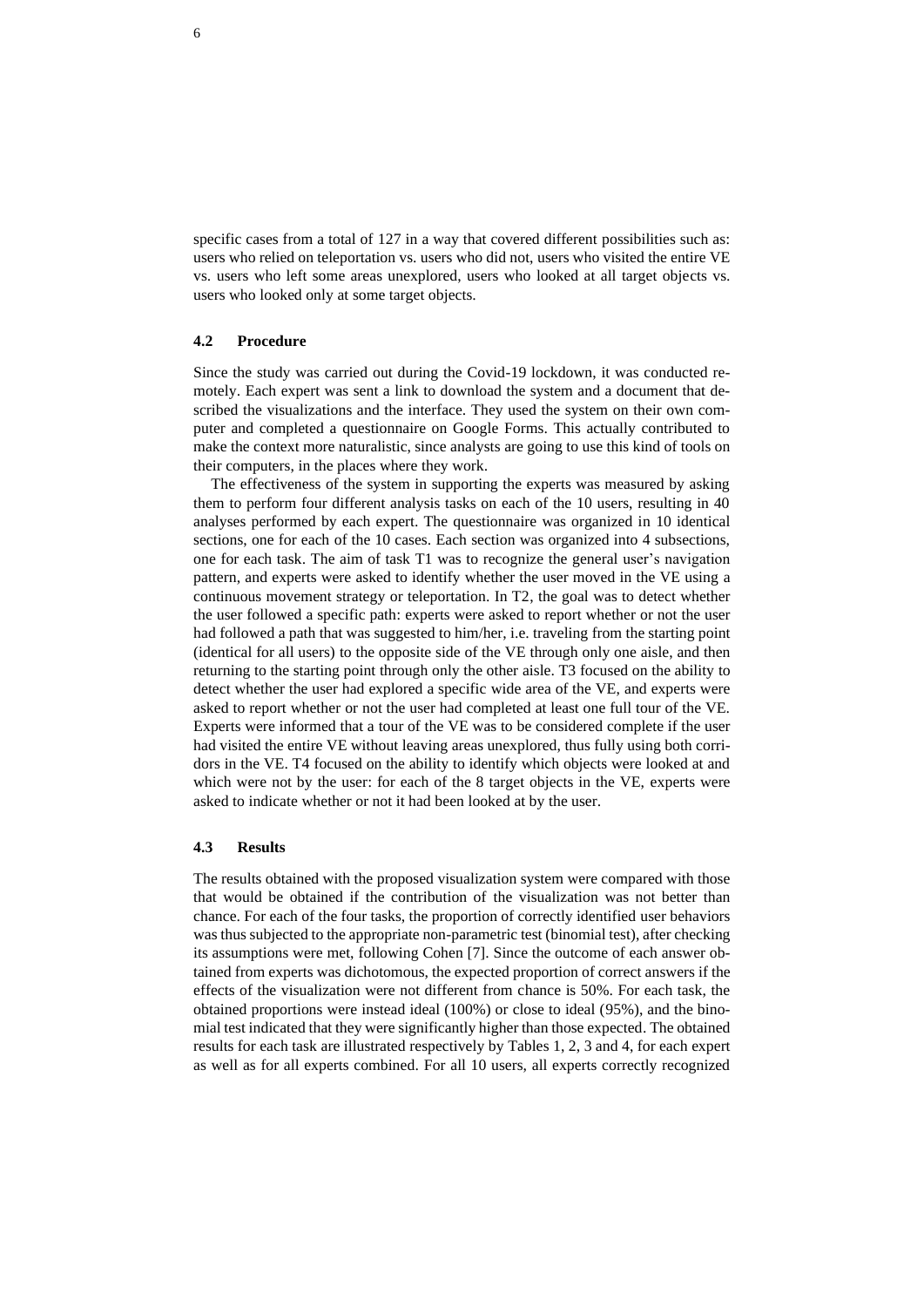the type of navigation (T1) and identified whether users had followed the suggested path (T2). Experts were able to recognize if users had covered a specific area (T3) for a number of users that was 9 or 10 (M=9.5, SD=0.58). Finally, in T4 they were able to correctly identify which target objects were looked at or not for a number of objects that ranged from 72 to 80 (M=76.0, SD=4.08).

| Expert                       | Right answer | Wrong answer                 | Significance test |  |  |
|------------------------------|--------------|------------------------------|-------------------|--|--|
| E1                           | 10           | $\boldsymbol{0}$             | p<0.01            |  |  |
| E2                           | 10           | $\boldsymbol{0}$             | p<0.01            |  |  |
| E <sub>3</sub>               | 10           | $\Omega$                     | p<0.01            |  |  |
| E <sub>4</sub>               | 10           | $\overline{0}$               | p<0.01            |  |  |
| All                          | 40           | $\boldsymbol{0}$             | p<0.001           |  |  |
|                              |              | Table 2. Results for task T2 |                   |  |  |
| Expert                       | Right answer | Wrong answer                 | Significance test |  |  |
| E1                           | 10           | $\boldsymbol{0}$             | p<0.01            |  |  |
| E2                           | 10           | $\mathbf{0}$                 | p<0.01            |  |  |
| E3                           | 10           | $\overline{0}$               | p<0.01            |  |  |
| E4                           | 10           | $\boldsymbol{0}$             | p<0.01            |  |  |
| All                          | 40           | $\overline{0}$               | p<0.001           |  |  |
| Table 3. Results for task T3 |              |                              |                   |  |  |
| Expert                       | Right answer | Wrong answer                 | Significance test |  |  |
| E1                           | 10           | $\overline{0}$               | p<0.01            |  |  |
| E2                           | 10           | $\boldsymbol{0}$             | p<0.01            |  |  |
| E <sub>3</sub>               | 9            | 1                            | p<0.05            |  |  |
| E <sub>4</sub>               | 9            | 1                            | p<0.05            |  |  |
| All                          | 38           | $\overline{2}$               | p<0.001           |  |  |
| Table 4. Results for task T4 |              |                              |                   |  |  |
| Expert                       | Right answer | Wrong answer                 | Significance test |  |  |
| E1                           | 72           | 8                            | p<0.001           |  |  |
| E2                           | 80           | $\overline{0}$               | p<0.001           |  |  |
| E <sub>3</sub>               | 73           | 7                            | p<0.001           |  |  |
| E <sub>4</sub>               | 79           | $\mathbf{1}$                 | p<0.001           |  |  |
| All                          | 304          | 16                           | p<0.001           |  |  |

**Table 1.** Results for task T1

| Expert | Right answer | Wrong answer | Significance test |
|--------|--------------|--------------|-------------------|
| E1     | 10           |              | p<0.01            |
| E2     | 10           | 0            | p<0.01            |
| E3     | 9            |              | p<0.05            |
| E4     | 9            |              | p<0.05            |
| All    | 38           |              | p<0.001           |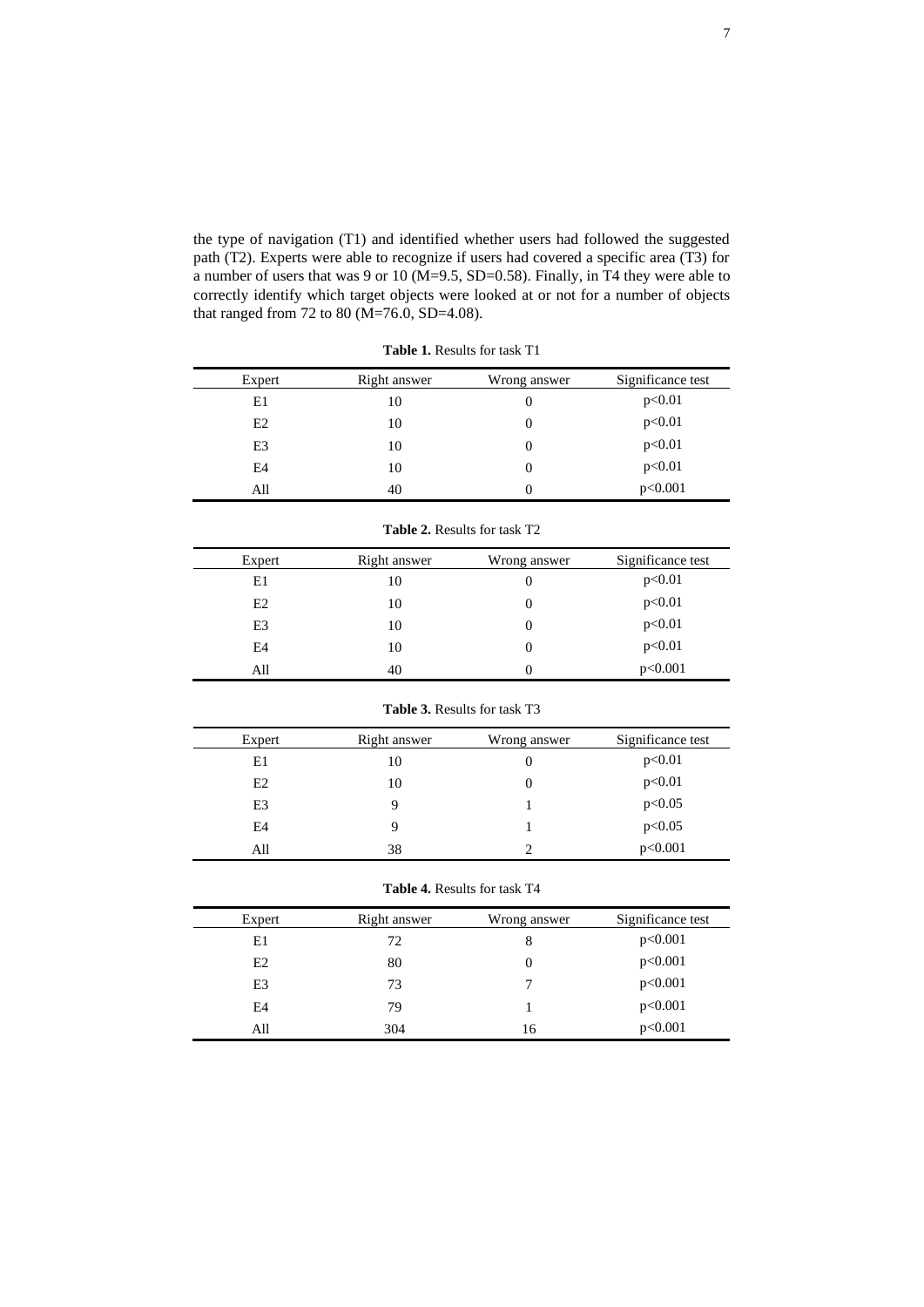## **5 Discussion and Conclusions**

This paper proposed a visualization system to support the analysis of user's behavior in indoor VEs. The results obtained in the pilot study provide an indication that the system can effectively support analysts in detecting navigation strategies, patterns, and coverage of specific areas in terms of movement as well as look-at behaviors. By discussing with experts about the errors made with the movement visualization (a total of 2 errors, both in task T3), it came out that one expert had considered a tour complete also when the user reached the opposite side of the VE and then returned to the starting point, even if the user did not walk through all the in-between areas. The discussion with experts also allowed us to identify the four reasons behind the relatively few errors made in identifying which target objects were looked at or not by users. First, in 4 of the 16 errors, the expert concluded that the target object was looked at by the user even if the visualization had correctly painted the object in black, e.g., the target "Fire Truck" in Fig.1. This happened because the expert reasoned that, since nearby objects had been looked at (e.g., some seats near "Fire Truck" in Fig. 1), then the user might have looked at the target too. Second, 2 errors were due to a slip by the expert in selecting the answer in the questionnaire. Third, for 2 errors, the reason was particularly interesting because it highlighted a difficulty in interpretation that may arise in a specific case, i.e. when the visualization paints a small object in dark red because it has been briefly looked at by the user, but the small object is placed on a large object which has mostly not been looked at and is thus painted in black. This highlights the need for further refinement of 3D heatmaps of the areas looked at by the user. For example, it should be evaluated whether changing the size of the colored area for each looked-at point on objects could make it easier to clearly recognize that the target object has been seen in the above described case. The remaining 8 errors revealed that some experts concluded that the user had not looked at the target object even if it was painted in dark red. This coloring reflected the fact the user had looked at the target briefly compared to the total duration of the session. However, the expert reasoned that, since the object was painted in very dark red, it was unlikely that the user had looked at it.

Our research will now continue along two main lines, also considering the above mentioned issues. First, we will introduce new features into the system to increase the level of support offered by the interface to the analyst. For example, the system could semi-automatically propose an identification of the objects that were looked at based on thresholds defined by the analyst. This would also help preventing the last source of error described above. Second, we will assess the effectiveness of the system in supporting the detection of VE design problems, e.g. finding the VE areas where the user got stuck, due to the used navigation techniques or the architectural modeling of the VE. In addition, we will compare our system with visualization tools that use 2D representations, such as those presented in Section 2, to highlight the strengths and weaknesses of both solutions. A larger sample of participants will also be considered.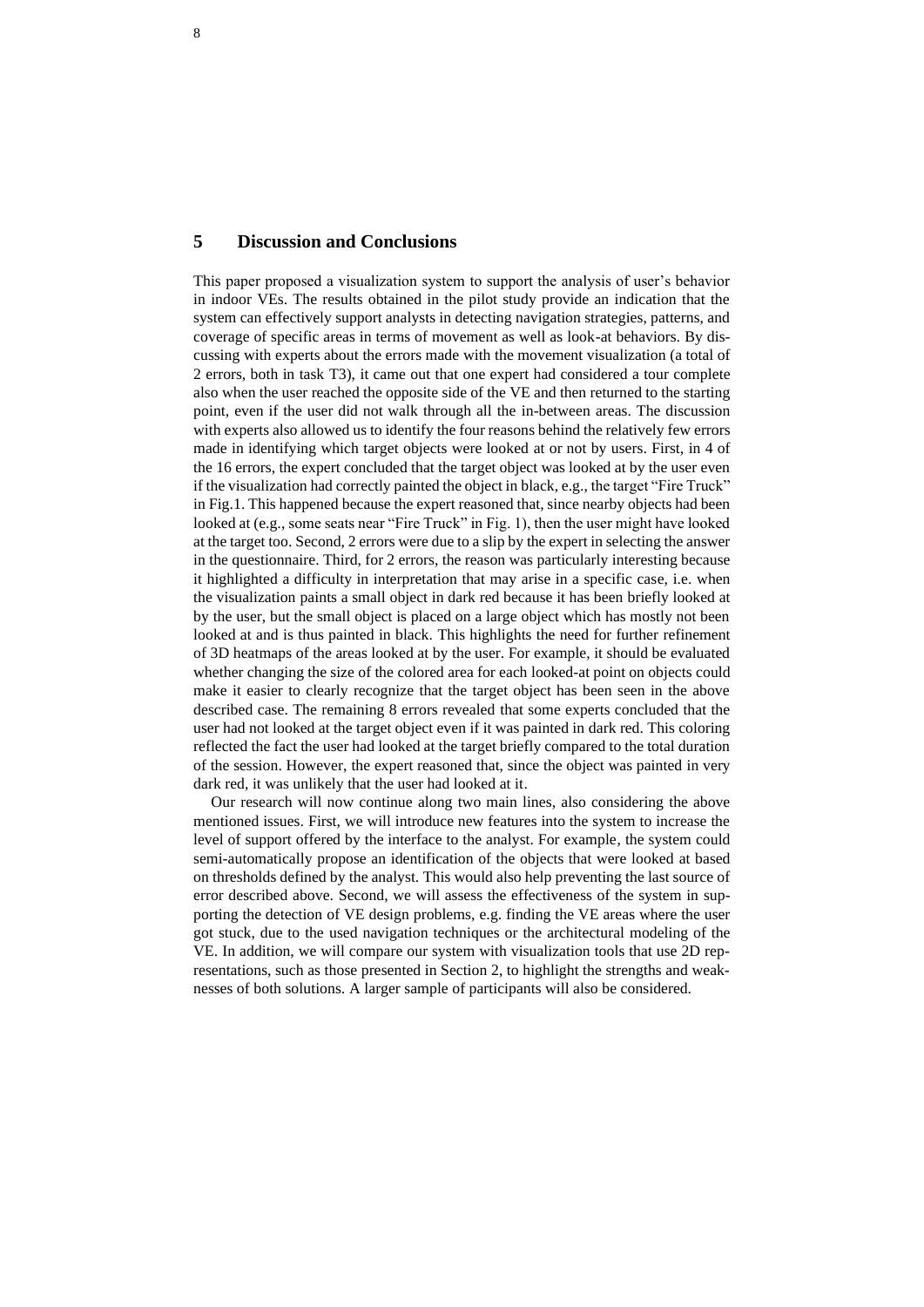# **References**

- 1. Ahmad, S., Bryant, A., Kleinman, E., Teng, Z., Nguyen, T. H. D., Seif El-Nasr, M.: Modeling Individual and Team Behavior through Spatio-temporal Analysis. In Proceedings of the Annual Symposium on Computer-Human Interaction in Play, 601–612 (2019), <https://doi.org/10.1145/3311350.3347188>
- 2. Almeida, S., Mealha, O., Veloso, A.: Video game scenery analysis with eye tracking. Entertainment Computing 14, 1–13 (2016), <https://doi.org/10.1016/j.entcom.2015.12.001>
- 3. Aung, M., Demediuk, S., Sun, Y., Tu, Y., Ang, Y., Nekkanti, S., Raghav, S., Klabjan, D., Sifa, R., Drachen, A.: The trails of Just Cause 2: spatio-temporal player profiling in openworld games. In Proceedings of the 14th International Conference on the Foundations of Digital Games, 1–11 (2019)[, https://doi.org/10.1145/3337722.3337765](https://doi.org/10.1145/3337722.3337765)
- 4. Barros, V. P., Notargiacomo, P.: Big data analytics in cloud gaming: Players' patterns recognition using artificial neural networks. In 2016 IEEE International Conference on Big Data (Big Data), 1680–1689 (2016). doi[: 10.1109/BigData.2016.7840782](https://doi.org/10.1109/BigData.2016.7840782)
- 5. Borland, D., Taylor II, R.M.: Rainbow color map (still) considered harmful. IEEE Computer Architecture Letters 27(02), 14–17 (2007)
- 6. Chittaro, L., Ranon, R., Ieronutti, L.: Vu-flow: A visualization tool for analyzing navigation in virtual environments. IEEE Transactions on Visualization and Computer Graphics 12(6), pp. 1475–1485 (2006). doi[: 10.1109/TVCG.2006.109](https://doi.org/10.1109/TVCG.2006.109)
- 7. Cohen, B. H. (2013). Explaining Psychological Statistics, 4th Edition, John Wiley & Sons.
- 8. Dixit, P.N., Youngblood, G.M.: Understanding information observation in interactive 3d environments. In: Proceedings of the 2008 ACM SIGGRAPH symposium on Video games. pp. 163–170 (2008)[, https://doi.org/10.1145/1401843.1401874](https://doi.org/10.1145/1401843.1401874)
- 9. Dixit, P. N., & Youngblood, G. M.: Understanding playtest data through visual data mining in interactive 3d environments. In 12th international conference on computer games: AI, animation, mobile, interactive multimedia and serious games (CGAMES), 34–42 (2008)
- 10. Drachen, A., Canossa, A.: Analyzing spatial user behavior in computer games using geographic information systems. In: Proceedings of the 13th international MindTrek conference: Everyday life in the ubiquitous era. pp. 182–189 (2009), <https://doi.org/10.1145/1621841.1621875>
- 11. Drachen, A., Canossa, A.: Towards gameplay analysis via gameplay metrics. In: Proceedings of the 13th international MindTrek conference: Everyday life in the ubiquitous era. pp. 202–209 (2009),<https://doi.org/10.1145/1621841.1621878>
- 12. Drachen, A., Canossa, A.: Evaluating motion: Spatial user behaviour in virtual environments. International Journal of Arts and Technology 4(3), 294–314 (2011), <https://doi.org/10.1504/IJART.2011.041483>
- 13. Drenikow, B., Mirza-Babaei, P.: Vixen: interactive visualization of gameplay experiences. In: Proceedings of the 12th International Conference on the Foundations of Digital Games. pp. 1–10 (2017), <https://doi.org/10.1145/3102071.3102089>
- 14. Hoobler, N., Humphreys, G., Agrawala, M.: Visualizing competitive behaviors in multi-user virtual environments. In: IEEE Visualization 2004. pp. 163–170. IEEE (2004). doi: [10.1109/VISUAL.2004.120](https://doi.org/10.1109/VISUAL.2004.120)
- 15. Kepplinger, D., Wallner, G., Kriglstein, S., Lankes, M.: See, Feel, Move: Player Behaviour Analysis through Combined Visualization of Gaze, Emotions, and Movement. In Proceedings of the 2020 CHI Conference on Human Factors in Computing Systems, 1–14 (2020), <https://doi.org/10.1145/3313831.3376401>